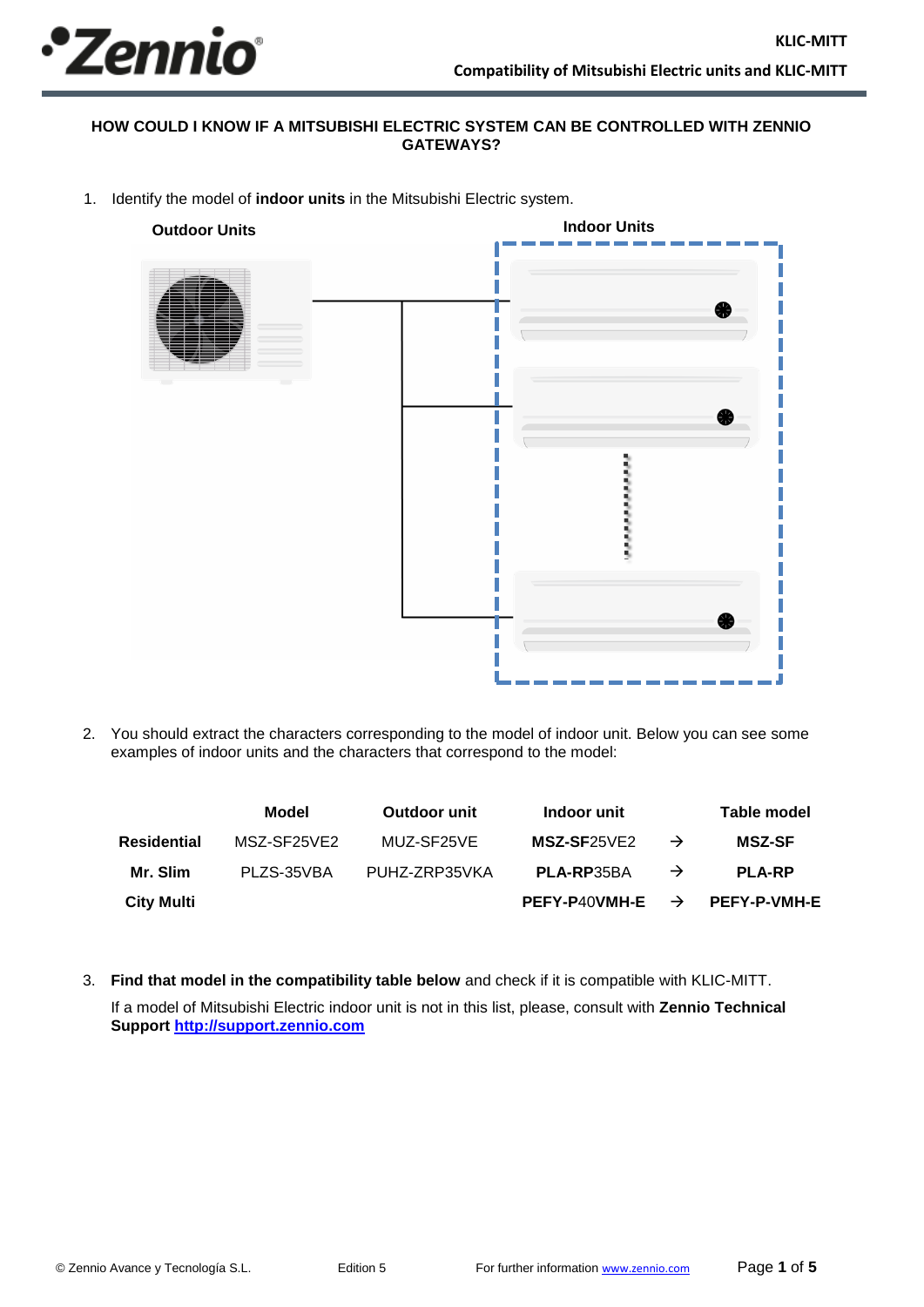

## **COMPATIBILITY OF MITSUBISHI ELECTRIC INDOOR UNITS WITH KLIC-MITT**

| <b>TYPE</b>                                    | <b>MODEL OF INDOOR UNIT</b> | <b>COMMENTS</b>           |
|------------------------------------------------|-----------------------------|---------------------------|
|                                                | MSZ-A                       |                           |
|                                                | MSZ-CGE                     |                           |
|                                                | MSZ-D                       |                           |
|                                                | MSZ-DM                      |                           |
|                                                | MSZ-EF                      |                           |
|                                                | MSZ-FA/FD/FE/FH             |                           |
|                                                | MSZ-GA/GB/GC/GE/GF/GL       |                           |
| <b>Residential range - Wall</b>                | MSZ-LN                      |                           |
| mounted                                        | MSZ-SF                      |                           |
|                                                | MSZ-WN                      |                           |
|                                                | MSY-A                       |                           |
|                                                | MSY-D                       |                           |
|                                                | MSY-GA/GE/GL                |                           |
|                                                | MS-A                        |                           |
|                                                | MSXY-FD                     |                           |
|                                                | MSC-GA-VB                   |                           |
| <b>Residential range - Floor</b>               | MFZ-KA                      |                           |
| standing                                       | MFZ-KJ                      |                           |
| <b>Residential range - Ceiling</b><br>cassette | MLZ-KA                      |                           |
|                                                | PCA-A                       |                           |
|                                                | PCA-RP                      | Except PCA-RP71/125HA/HAQ |
|                                                | PC-GAKD                     |                           |
|                                                | PCH-GAK                     |                           |
|                                                | PEAD-A                      |                           |
|                                                | PEAD-RP                     |                           |
| Mr. Slim                                       | PEAD-SP                     |                           |
|                                                | PEAD-M-JA                   |                           |
|                                                | PED-AAK                     |                           |
|                                                | PE-EAK                      |                           |
|                                                | PE-EAKT                     |                           |
|                                                | PEH-EAK                     |                           |
|                                                | PEH-EAKH                    |                           |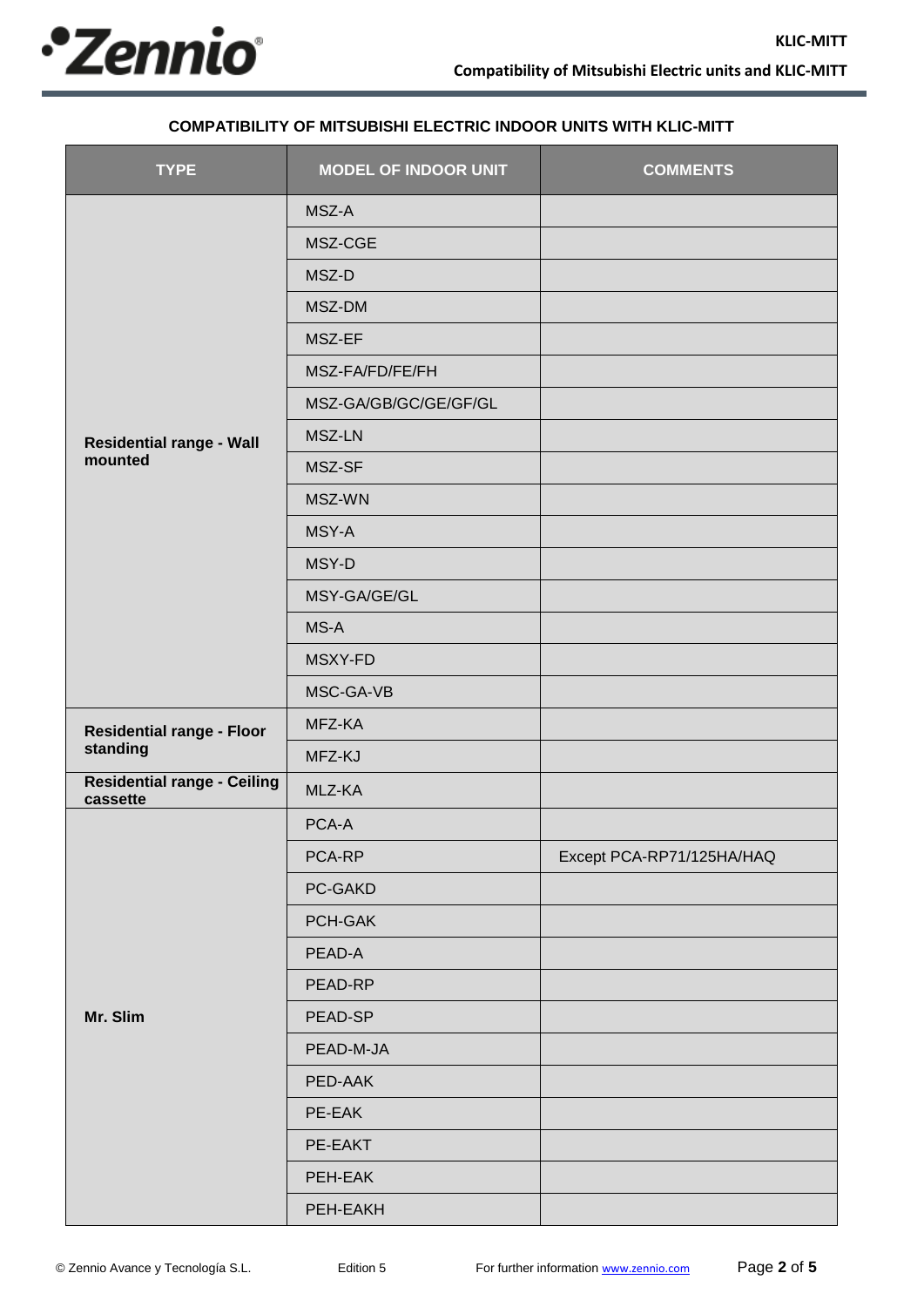

|                             | PKA-A                    |                                  |
|-----------------------------|--------------------------|----------------------------------|
|                             | PKA-RP                   |                                  |
|                             | <b>PK-FAKLD</b>          |                                  |
|                             | <b>PK-GAKLD</b>          |                                  |
|                             | PKH-FAK                  |                                  |
|                             | <b>PKH-GAKL</b>          |                                  |
|                             | PLA-A                    |                                  |
|                             | PLA-RP                   |                                  |
|                             | PLA-SP                   |                                  |
| Mr. Slim                    | PLA-ZRP                  |                                  |
|                             | PL-BAK                   |                                  |
|                             | <b>PSA-RP</b>            |                                  |
|                             | <b>PS-GAKD</b>           |                                  |
|                             | PSH-GAK                  |                                  |
|                             | <b>SE-AKLR</b>           |                                  |
|                             | <b>SE-AKR</b>            |                                  |
|                             | SEZ-KA/KC/KD             |                                  |
|                             | <b>SL-AKLR</b>           |                                  |
|                             | SLZ-KA/KF                |                                  |
|                             | PLFY-P-NBMU-ER2          |                                  |
|                             | PLFY-P-NCMU-ER4.TH       |                                  |
|                             | PLFY-P-VBM-ER3           | Adaptor is required 1            |
|                             | PLFY-P-VCM-E2            | Adaptor is required <sup>1</sup> |
| <b>City Multi - Ceiling</b> | PLFY-P-VCM-ER2           | Adaptor is required 1            |
| cassette                    | PLFY-P-VFM               |                                  |
|                             | PLFY-P-VFM-E1            |                                  |
|                             | PLFY-P-VLMD-E            |                                  |
|                             | PMFY-P-NBMU-ER5          |                                  |
|                             | PMFY-P-VBM-E#2/-ER3/-ER4 |                                  |
|                             | PEFY-P-NMAU-E            |                                  |
|                             | PEFY-P-NMAU-E2           |                                  |
| <b>City Multi - Ceiling</b> | PEFY-P-NMAU-E3           |                                  |
| concealed ducted            | PEFY-P-NMHSU-E           |                                  |
|                             | PEFY-P-NMHU-E            |                                  |
|                             | PEFY-P-NMHU-E2           |                                  |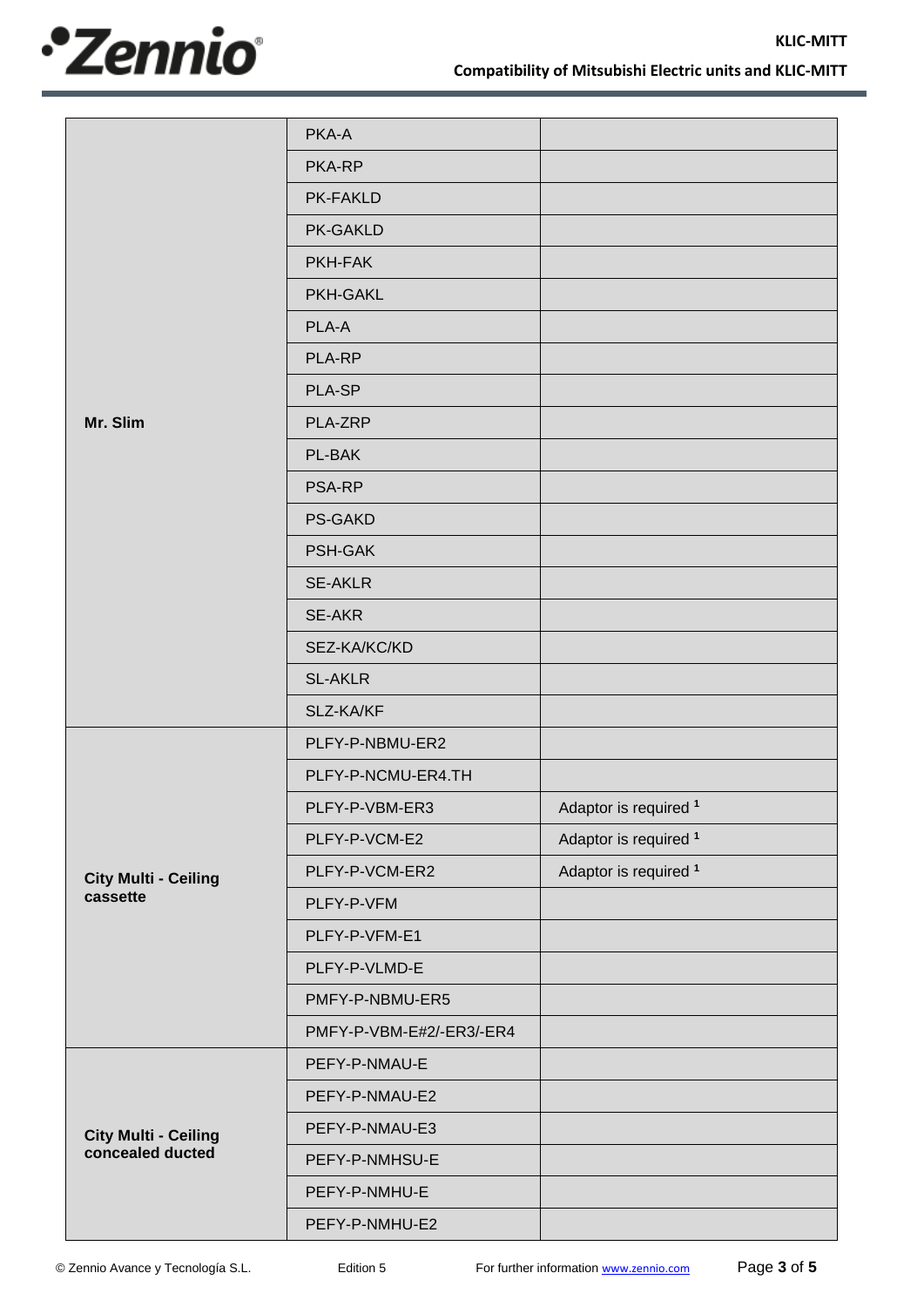

|                                                 | PEFY-P-NMSU-ER2.TH |                         |
|-------------------------------------------------|--------------------|-------------------------|
|                                                 | PEFY-P-VMA-E       |                         |
|                                                 | PEFY-P-VMA-ER3     |                         |
|                                                 | PEFY-P-VMAL-E      |                         |
|                                                 | PEFY-P-VMH-E       |                         |
| <b>City Multi - Ceiling</b><br>concealed ducted | PEFY-P-VMHS-E      |                         |
|                                                 | PEFY-P-VMR-E       |                         |
|                                                 | PEFY-P-VMS1-E      |                         |
|                                                 | PEFY-P-VMS1-ER2    |                         |
|                                                 | PEFY-WP-VMA-E      |                         |
|                                                 | PVFY-P-E00         |                         |
|                                                 | PKFY-P-NBMU-E2     |                         |
|                                                 | PKFY-P-NHMU-E2     |                         |
|                                                 | PKFY-P-NKMU-E2.TH  |                         |
| <b>City Multi - Wall mounted</b>                | PKFY-P-VBM-ER3     |                         |
|                                                 | PKFY-P-VHM-ER2     | Adaptor is required 1   |
|                                                 | PKFY-P-VKM-ER1     | Adaptor is required 1   |
|                                                 | PFFY-P-NEMU-E      |                         |
|                                                 | PFFY-P-NRMU-E      |                         |
|                                                 | PFFY-P-VKM-E       |                         |
| <b>City Multi - Floor standing</b>              | PFFY-P-VLEM-E2     |                         |
|                                                 | PFFY-P-VLRM-E      |                         |
|                                                 | PFFY-P-VLRMM-E     | Adaptor is required 1   |
| <b>City Multi - Ceiling</b>                     | PCFY-P-NKMU-ER1.TH |                         |
| suspended                                       | PCFY-P-VKM-ER1     |                         |
|                                                 | PEA-A              |                         |
| <b>Industrial - Ceiling</b><br>concealed ducted | PEA-RP             | Except PEA-RP400/500GAQ |
|                                                 | PEH-RP             |                         |

**<sup>1</sup>**It requires PAC-IT51AD-E adaptor for CN51 connection, or PACIT52AD-E adaptor for CN52 connection. Please, contact Mitsubishi Electric for purchasing these adaptors.

**Important: the compatibility indicated above is possible only with indoor units manufactured since 2014. For indoor units manufactured before 2014, please, contact Zennio technical support: [http://support.zennio.com/hc/en-us/requests/new.](http://support.zennio.com/hc/en-us/requests/new)**